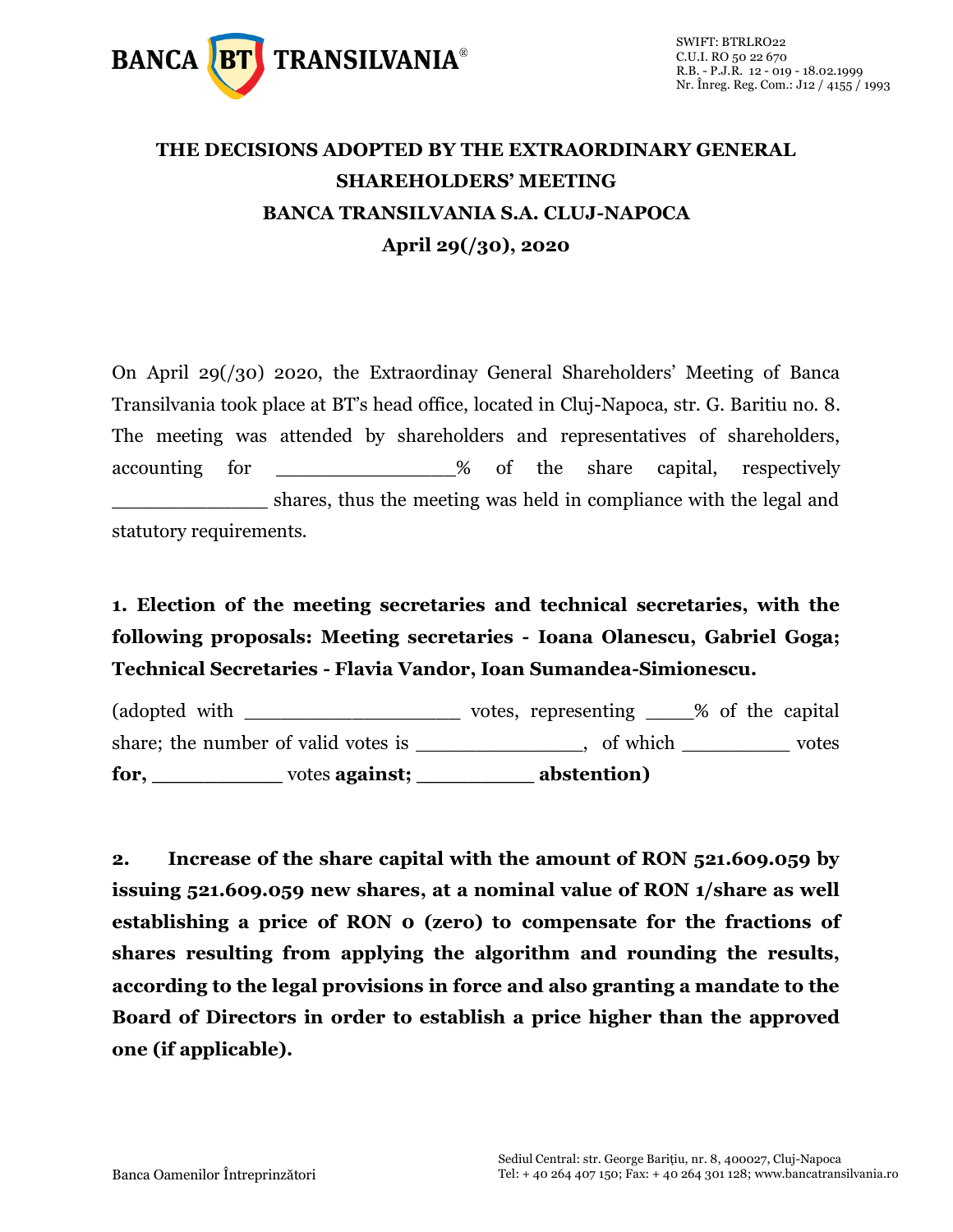

**The increase in the share capital will be carried out through the capitalization of reserves from the net profit of the year 2019, in amount of RON 521.609.059, by issuing a number of 521.609.059 shares, with a nominal value of RON 1/share in the benefit of the shareholders registered with the Shareholding Register held by the Central Depository at the registration date that will be established by the GSM (proposed registration date).**

| for.                                | votes against; | abstention)         |                  |       |
|-------------------------------------|----------------|---------------------|------------------|-------|
| share; the number of valid votes is |                | of which            |                  | votes |
| (adopted with                       |                | votes, representing | % of the capital |       |

**3. Approval of the share buyback by the Bank, in accordance with the applicable legal provisions, under the following terms and conditions: up to 35.000.000 shares (0.67% of the total shares included in the share capital) with a nominal value of RON 1/share at a minimum price equal to the market price on BSE at the moment of the buyback and a maximum price of RON 4 for a period of maximum 18 months as of the publishing date of the EGMS resolution in the Official Gazette of Romania, Part IV, part of a stock option plan with the purpose of implementing a remuneration program and a personnel incentive program for a period of at least 3 years as well as the payment of fixed remuneration, and the granting of a mandate for the Board of Directors for the enforcement of this resolution.**

(adopted with \_\_\_\_\_\_\_\_\_\_\_\_\_\_\_\_\_\_\_\_\_\_\_ votes, representing \_\_\_\_% of the capital share; the number of valid votes is example the number of valid votes is  $\qquad \qquad$ , of which votes **for, \_\_\_\_\_\_\_\_\_\_** votes **against; \_\_\_\_\_\_\_\_\_ abstention)**

## **4. Takes notice of initiation of the purchase procedure of a shareholding in OCN Microinvest SRL.**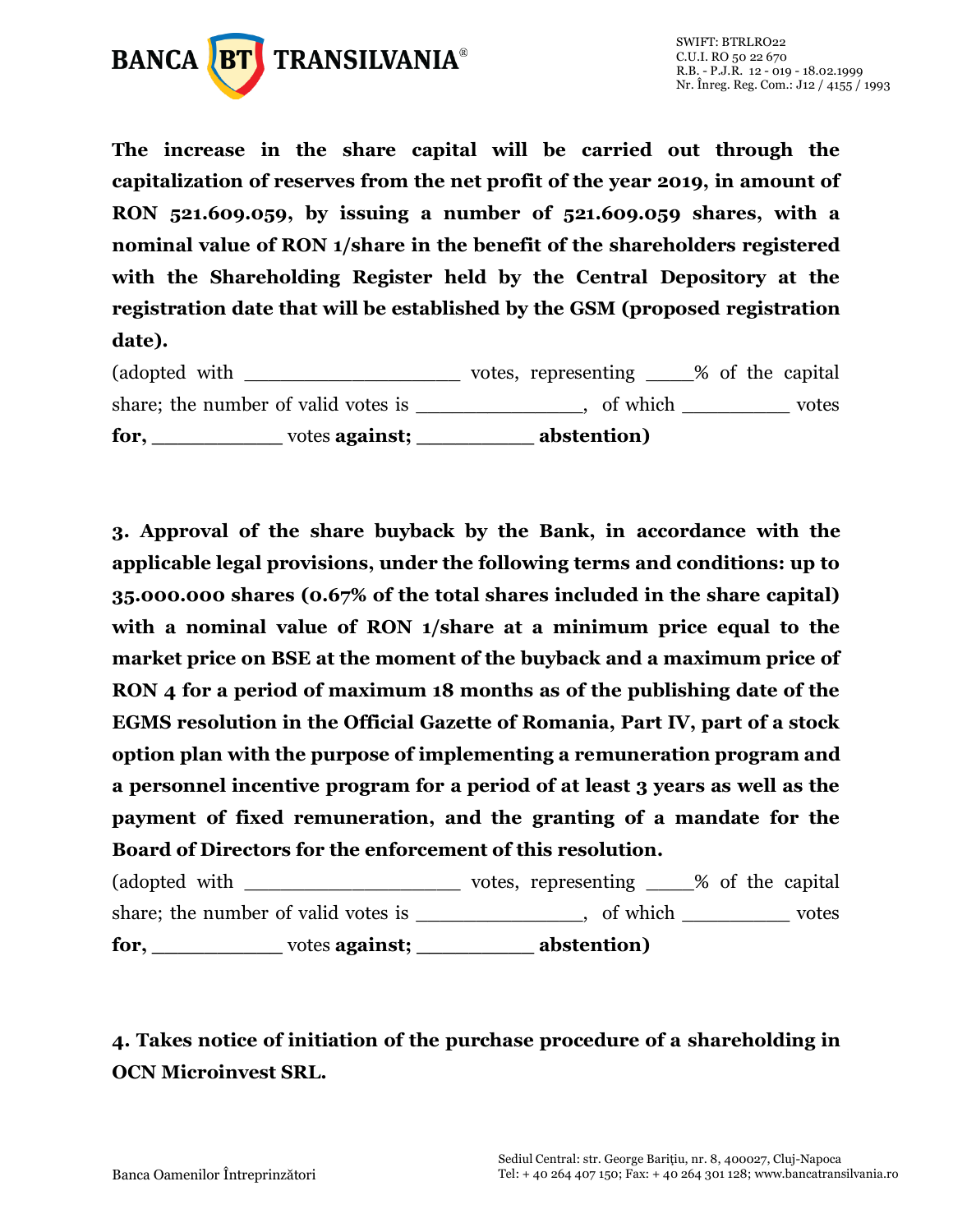

| for,                                | votes against; | abstention)         |                  |
|-------------------------------------|----------------|---------------------|------------------|
| share; the number of valid votes is |                | of which            | votes            |
| (adopted with                       |                | votes, representing | % of the capital |

**5. Changes to the Articles of Incorporation as follows:**

**Changes to art. 14 – Leaders' Committee, as follows:**

*The management, organization and coordination of the bank's current business is ensured by the leaders (directors) of the bank (Chief Executive Officers and deputy CEOs), appointed by the Board of Directors, who together form the Leaders' Committee. The Chief Executive Officer and deputy CEOs will form together the Leaders' Committee. The Board of Directors mandates the bank's leaders to exercise jointly the powers of organization and management of the bank's activity. The bank leaders are vested with the rights, obligations and responsibilities provided in the relevant legislation and the Articles of Association for the activities they coordinate according to the bank's organization chart, including the right to represent the Bank in relation to third parties. The leaders may, based on the received mandate, delegate some of their responsibilities in a clear and transparent way to specific committees/other structures or individually the Banks' employees. The Leaders' Committee shall adopt decisions by consensus; in case of disagreement, the subject will be forwarded to the Board of Directors. The Bank is validly bound in property related operations and current business in line with the internal regulations.*

| for.                                | votes <b>against</b> ; | abstention)         |                  |       |
|-------------------------------------|------------------------|---------------------|------------------|-------|
| share; the number of valid votes is |                        | of which            |                  | votes |
| (adopted with)                      |                        | votes, representing | % of the capital |       |

**6.** *Only one of the options below (a or b) may be approved, depending on the option expressed by the shareholders:*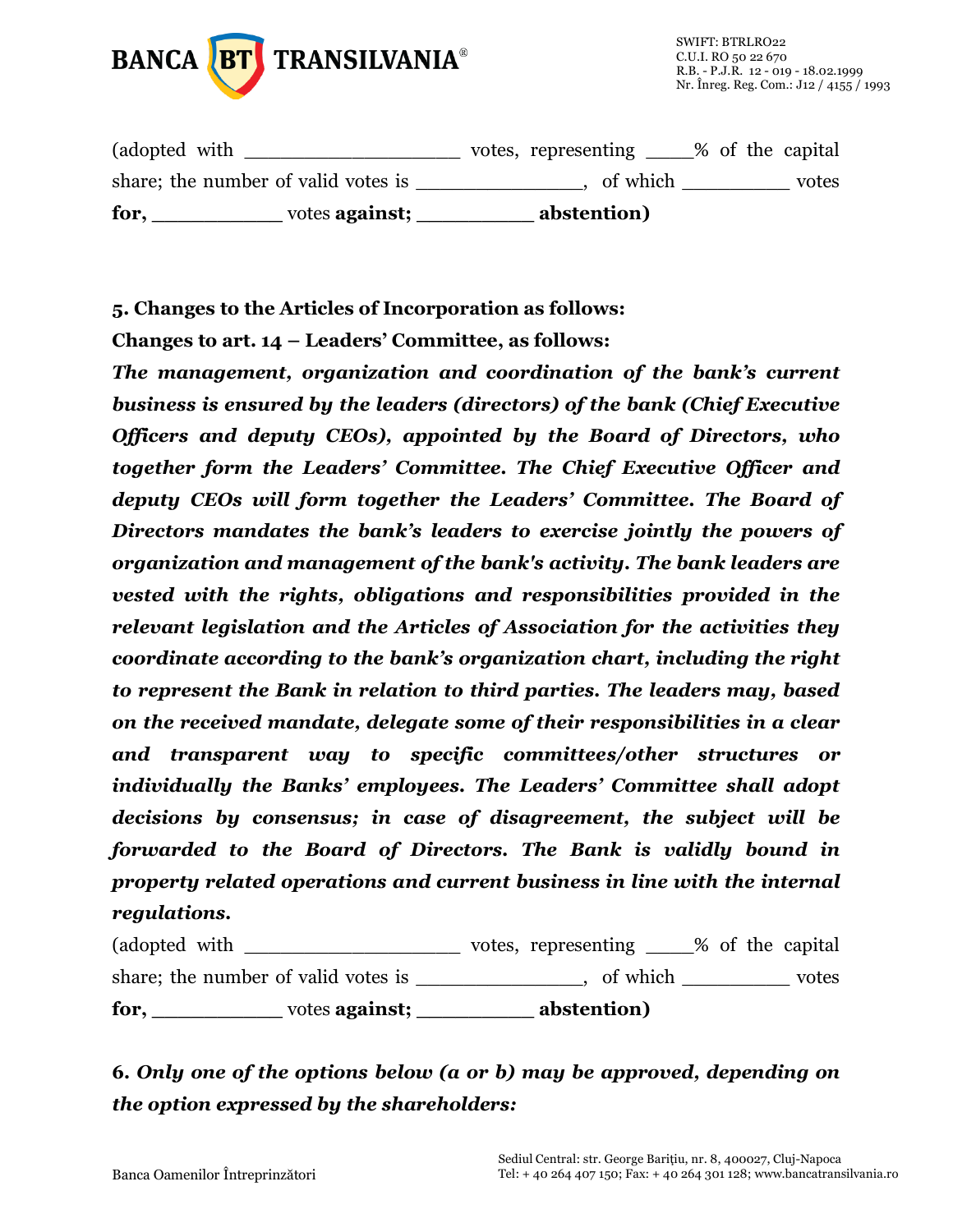

**a. Approval of the date of October 15th, 2020 as the registration date and of the ex-date – October 14th, 2020, for the identification of the shareholders who will benefit from the results of the Extraordinary GMS and to whom the effects of the Extraordinary GMS Decisions are applicable, including but not limited to the identification of the shareholders who will benefit from the shares allocated following the capital increase.** 

**b. Approval of the date of August 7nd, 2020 as the registration date and of the ex-date – August 6th, 2020, for the identification of the shareholders who will benefit from the results of the Extraordinary GMS and to whom the effects of the Extraordinary GMS Decisions are applicable, including but not limited to the identification of the shareholders who will benefit from the shares allocated following the capital increase.**

(adopted with \_\_\_\_\_\_\_\_\_\_\_\_\_\_\_\_\_\_\_\_\_\_\_\_ votes, representing \_\_\_\_% of the capital share; the number of valid votes is \_\_\_\_\_\_\_\_\_\_\_\_\_, of which \_\_\_\_\_\_\_\_\_\_ votes **for, \_\_\_\_\_\_\_\_\_\_** votes **against; \_\_\_\_\_\_\_\_\_ abstention; approval refers strictly to version \_\_\_ mentioned above)**

**7.** *Only one of the options below (a or b) may be approved, depending on the option expressed by the shareholders:*

**a. Approval of the date of October 16th, 2020 as the payment date for distribution of shares following the share capital increase.** 

## **b. Approval of the date of August 10th, 2020 as the payment date for distribution of shares following the share capital increase.**

(adopted with \_\_\_\_\_\_\_\_\_\_\_\_\_\_\_\_\_\_\_\_\_\_\_\_ votes, representing \_\_\_\_% of the capital share; the number of valid votes is \_\_\_\_\_\_\_\_\_\_\_\_, of which \_\_\_\_\_\_\_\_\_\_ votes **for, \_\_\_\_\_\_\_\_\_\_** votes **against; \_\_\_\_\_\_\_\_\_ abstention, approval refers strictly to version \_\_\_ mentioned above)**